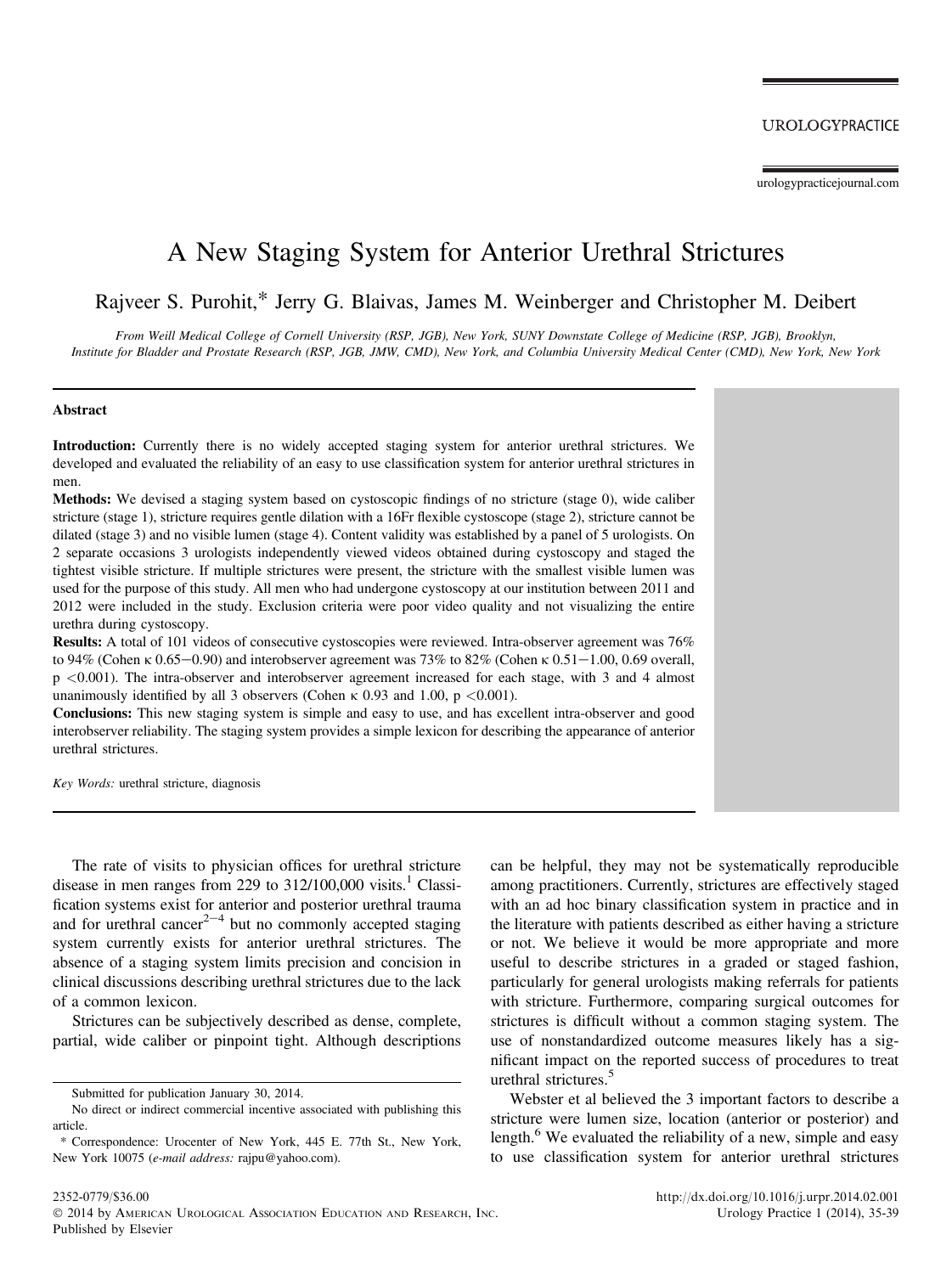which currently involves only flexible cystoscopy to assess lumen size. Other aspects of the anterior stricture, including retrograde urethrogram results, length and number, as well as the amount of spongiofibrosis will be incorporated into a more detailed classification scheme in the future.

# Materials and Methods

We performed a prospective, blinded study of interuser and intra-user reliability for a staging system of anterior urethral stricture disease in men. The staging system was devised by 2 of us (RSP and JGB) based on clinical experience with this entity. Content validity was established by a panel of 5 urologists, including a senior urology resident, a general urologist and 3 voiding dysfunction specialists, 2 of whom are reconstructive surgeons. All men who underwent cystoscopy at our institution between 2011 and 2012 were included in the study. We evaluated the recorded videos of routine flexible cystoscopy of consecutive men with voiding complaints or hematuria, or who were undergoing bladder cancer surveillance. Exclusion criteria were poor video quality and inability to visualize the urethra distal to the stricture.

On 2 separate occasions at least 1 month apart, 3 urologists, in the presence of a nonurologist researcher, independently viewed a video of the entire urethra obtained during diagnostic cystoscopy. The urologists were blinded to the patient and to the results of prior assessments of each patient. Video recorded flexible cystoscopy with a Stryker® 16Fr flexible cystoscope is a standard part of our practice. The urethra was classified as stage  $0$ —no stricture, stage  $1$ —wide caliber stricture that easily allows scope passage, stage 2-passable stricture but requires gentle dilation with a 16Fr flexible cystoscope, stage  $3$ —impassable stricture with scope but lumen visible and stage 4—stricture with no visible lumen (figs. 1 to 4). If there were multiple strictures, the stricture with the smallest visible lumen was evaluated for the study. Spongiofibrosis, retrograde urethrogram results and





Figure 2. Stage 2



Figure 3. Stage 3

multiple strictures are not included in this initial version of the staging system.

Intra-observer and interobserver reliability was calculated with unweighted Cohen  $\kappa$ , a measure of reliability. Reliability was calculated to measure differences within and between observers. A  $\kappa$  of 0.81–0.99 is interpreted as almost perfect,  $0.61 - 0.80$  substantial,  $0.41 - 0.60$  moderate,  $0.21 - 0.40$  fair and below 0.20 poor agreement.<sup>[7](#page-3-0)</sup> This project was reviewed by the Cornell University internal review board.

# **Results**

Videos of 108 consecutive cystoscopies in men were reviewed by the researcher. Five videos were excluded from study because the entire urethra was not visualized during cystoscopy and 2 were excluded because of poor video quality, leaving 101 cystoscopies for staging. Indications for cystoscopy included recurrent urinary tract infection in 3 cases, lower urinary tract symptoms in 66, hematuria in 16 and bladder cancer surveillance in 16. There was either a suspicion or known history of urethral stricture in 20 cases. The distribution of staging was stage 0 in 36 to 52 cases, stage 1 in 15 to 34, stage 2 in 7 to 12, stage 3 in 19 to 20 and stage 4 in 1. Counts are different because strictures were graded differently. Intra-observer agreement was 76% to 94% (Kappa 0.65 to 0.90) [\(table 1\)](#page-2-0). Most disagreements were between stages 0 and 1 or stages 1 and 2. Interobserver Figure 1. Stage 1 agreement was 73% to 82% (Kappa 0.51 to 1.00, 0.69 overall,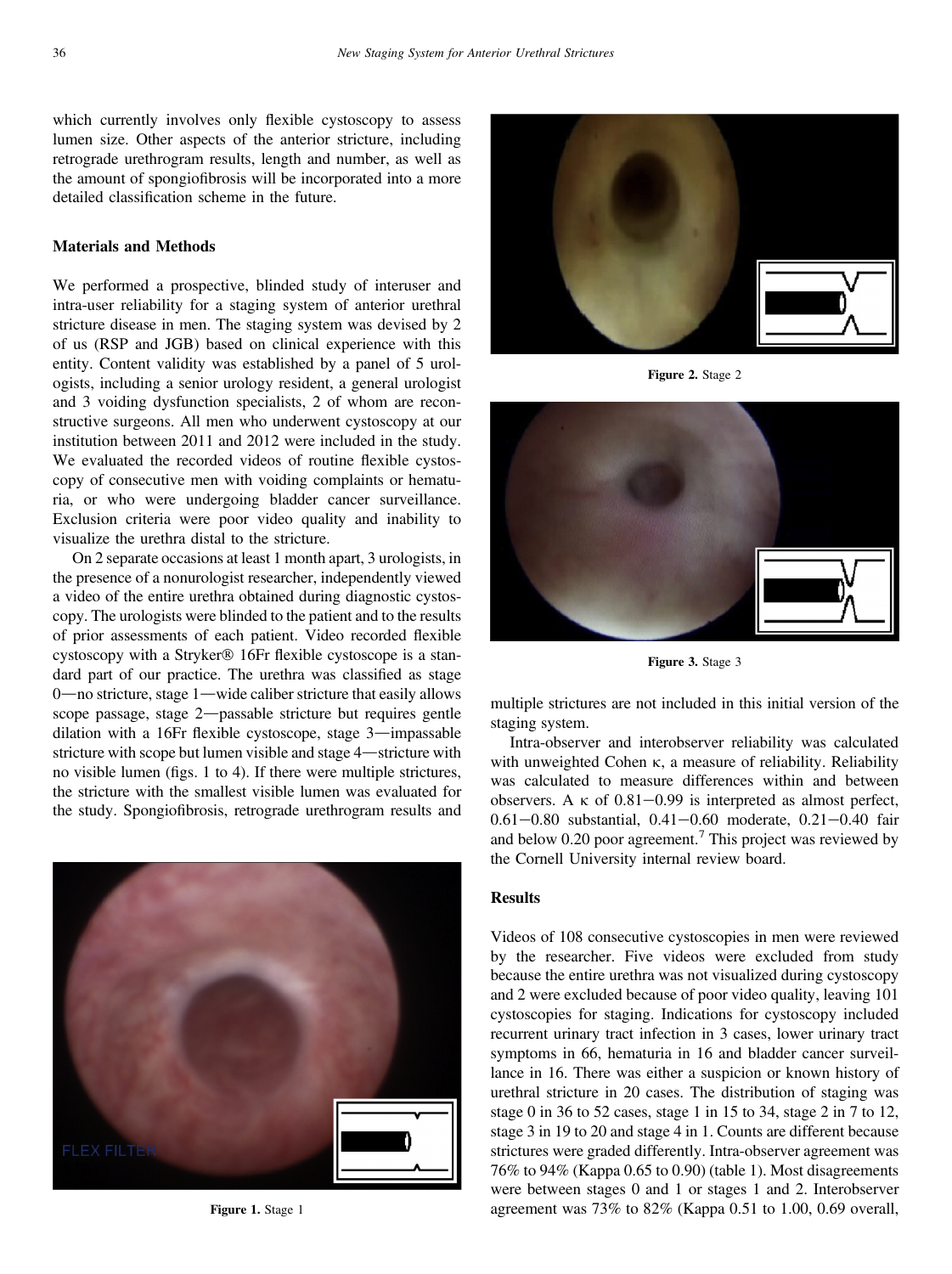<span id="page-2-0"></span>

Figure 4. Stage 4

p <0.001, table 2). Most importantly, the intra-observer and interobserver agreement increased for each stage, and stages 3 and 4 were almost unanimously identified by all 3 observers (Kappa 0.93 and 1.00,  $p < 0.001$ ).

#### Discussion

This new staging system for anterior urethral strictures is easy to use, and has high intra-observer and interobserver reliability. We believe that it offers substantial advantages over a purely descriptive terminology. It is reproducible, does not add any time to cystoscopy, requires no additional equipment and can aid in communication among practitioners. This system is meant for use by general urologists to aid in providing a common lexicon when considering referral for complex stricture repair. Currently, it is not useful for determining the type of urethroplasty repair and retrograde urethrography is still required in that decision making process. A more complex staging system is being developed for use by stricture specialists which will incorporate other stricture components.

We evaluated the reliability of a novel staging system structured only on simple findings at cystoscopy. We chose cystoscopy because it is performed in the office by most general urologists and reconstructive specialists, and is already commonly used to diagnose primary and secondary strictures.<sup>[8](#page-3-0)</sup> A voiding cystourethrogram, retrograde urethrogram and urethral calibration were considered part of this staging system but were not incorporated because these techniques are not readily available to all general urologists, are difficult to standardize and the quality of the study is operator dependent. For example, retrograde urethrography can be challenging for a general urologist to perform in the office because fluoroscopy is often not available and when it is, the degree of urethral foreshortening can be difficult to calculate.<sup>[9](#page-3-0)</sup> The reliance on

Intra-observer agreement

| Rater                             | $%$ Agreement | Kappa |
|-----------------------------------|---------------|-------|
| Stricture specialist              | 94            | 0.91  |
| Cares for strictures occasionally | 85            | 0.79  |
| General urologist                 | 76            | 0.65  |
|                                   |               |       |

Table 2. Interobserver agreement retest

| Kappa |
|-------|
| 0.71  |
| 0.51  |
| 0.55  |
| 0.94  |
| 1.0   |
| 0.69  |
|       |

cystoscopy alone allows this staging system to be used by all urologists as well as any physician who may have access to a cystoscope.

Controversy exists in the current literature on how to define success after urethral reconstruction. $8,10$  While this system does not help determine the type of surgical repair needed, it may help elucidate outcomes and clarify definitions of success. For example, a stage 3 stricture treated with urethroplasty may become a stage 0 or 1 stricture. Because stage 0 and 1 strictures may not affect flow rate, many reconstructive surgeons would consider both outcomes a success. However, a stage 1 stricture may have a higher chance of failure and, therefore, may require closer monitoring. Additionally, for general urologists more accustomed to dilations and urethrotomy, the staging system may better qualify the need for surgery and the likelihood of success.

This simple cystoscopic system provides a common lexicon for outcomes research among different treatments for stricture disease. Such a lexicon can provide guidance as to when a nonstricture surgeon should consider a referral to a stricture specialist. Furthermore, staging of strictures may permit more accurate correlations of gradations of strictures to severity of symptoms and outcomes. Such correlations may help elucidate effective treatment strategies for specific symptoms of anterior stricture disease as well as help identify outcome differences between tertiary referral centers and urologists who may infrequently treat strictures. The application and relationship of this system to symptoms, type of repair used and surgical outcomes will be part of future evaluations.

A few points of clarification for this staging system are necessary. This staging system does not describe the entire urethra but rather each individual stricture. We validated the staging system by looking at the tightest visible distal stricture on digitally recorded cystoscopy. Nonetheless, the system is applicable for any discrete stricture in the urethra. For example, an individual patient may have multiple stage 1 pendulous urethral strictures and a stage 3 bulbar urethra. Each individual stricture must be separated by normal (stage 0) urethra. A long stricture is defined by the highest stage of stricture (fi[g. 5](#page-3-0)).

The staging system may clarify why strictures become symptomatic. For example, we believe that there is likely a subgroup of men with stage 3 strictures with no urinary symptoms despite this apparently high grade anatomical urethral obstruction. Identification of stricture subtypes may be a first step in better clarifying the role and extent of anatomical obstruction for the development of symptoms in stricture disease.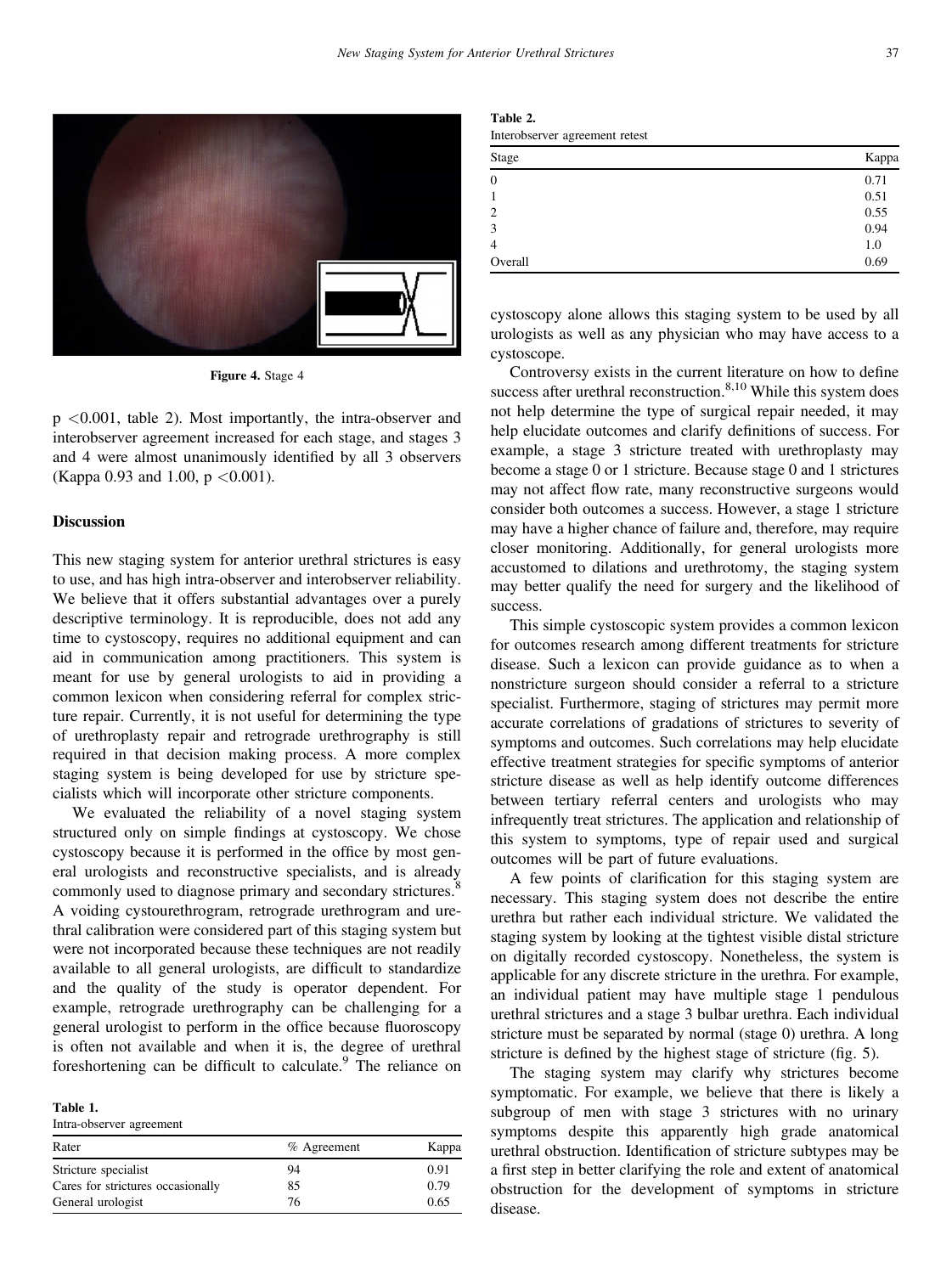<span id="page-3-0"></span>



The use of this staging system may help better elucidate the natural history of urethral strictures. For example, it is not clear to us the likelihood of stage 1 strictures progressing to stage 3 or 4 strictures. Clinicians are often confronted with incidentally discovered wide caliber (ie stage 1) primary strictures and may have difficulty counseling these patients as to the need for followup or the likelihood of problems developing. The classification scheme presents a framework for research charting the progression of these strictures and could define whether there is a pattern as well as the time to such progression. It would be informative for physicians and crucial for patients to be able to determine whether symptoms worsen even when a stricture does not progress to a higher stage.

The staging system described is reliable and the results of its validation make sense intuitively, as reliability was lower in identifying low grade strictures because these are somewhat ambiguous and likely clinically similar. Specifically, stage 1 and 2 strictures were less accurately classified than stage 3 and 4 strictures. We believe the reason for this discrepancy is that we used videos of cystoscopies rather than live, witnessed cystoscopies, and thus cystoscopic haptic feedback is difficult if not impossible watching videos. The reliability of stage 0 to 2 strictures would likely be higher with real-time cystoscopy. The stages that describe strictures that typically require treatment did in fact have exceptional reliability. All 3 observers, including the generalist, scored fairly high using this classification system. Therefore, physicians who do not typically specialize in strictures would know that a stage 3 or 4 stricture should be referred to a specialist.

An additional weakness of our study is that we used a Stryker flexible cystoscope. Although technology may change and others may use different equipment, we do not expect such changes would be enough to preclude the relevance of the rough estimation of stricture caliber provided by cystoscopy. The staging system is not applicable when a rigid cystoscope is used. It primarily focuses on lumenal narrowing, does not assess the extent of spongiofibrosis, the amount of which may better determine stricture progression, and does not yet incorporate voiding symptoms or flow rates. The staging system does not evaluate multiple stage 3 or 4 strictures but only the first stage 3 stricture encountered (ie the most distal) is identified. However, despite these limitations, we believe a simple staged approach to stricture disease is superior to the currently used ad hoc binary system (stricture present or absent).

It is important to recognize that this staging system describes each individual stricture and not the entire urethra. For example, a patient can have multiple, different stage strictures in different locations of the urethra. Future directions are to expand the system to include the entire urethra with a system that might involve something analogous to the TNM staging system used in oncology. $11$  Findings such as degree of spongiofibrosis, number and length of strictures, and symptoms will be evaluated for inclusion in the more complex system. Future research may include examining the correlation between flow rates and stages to determine whether such exclusion limits the use of the staging system. We anticipate additional development of the staging system to better aid stricture specialists in identifying what the most efficacious procedure is for particular symptoms.

# **Conclusions**

We describe a new staging system that is simple and easy to use, and has excellent intra-observer and interobserver reliability. Reliability for stage 3 and 4 strictures, which usually require treatment, was nearly unanimous. This staging system may help guide clinical decision making for general urologists confronted with a urethral stricture, and provide a common lexicon for clinical and academic discussion of strictures. For stricture specialists, future directions are to provide a staging modification that may include stricture location, number and length analogous to the TNM staging system.

#### **References**

- 1. Santucci RA, Joyce GF and Wise M: Male urethral stricture disease. J Urol 2007; 177: 1667.
- 2. Colapinto V and McCallum RW: Injury to the male posterior urethra in fractured pelvis: a new classification. J Urol 1977; 118: 575.
- 3. Goldman SM, Sandler CM, Corriere JN Jr et al: Blunt urethral trauma: a unified, anatomical mechanical classification. J Urol 1997; 157: 85.
- 4. Armenakas NA and McAninch JW: Acute anterior urethral injuries: diagnosis and intial management. In: Traumatic and Reconstructive Urology. Edited by JW McAninch. Philadelphia: WB Saunders 1996, pp 543-550.
- 5. Mundy AR and Andrich DE: Urethral strictures. BJU Int 2011; 107: 6.
- 6. Webster GD, Koefoot RB and Sihelnik SA: Urethroplasty management in 100 cases of urethral stricture: a rationale for procedure selection. J Urol 1985; 134: 892.
- 7. Landis JR and Koch GG: The measurement of observer agreement for categorical data. Biometrics 1977; 33: 159.
- 8. Meeks JJ, Erickson BA, Granieri MA et al: Stricture recurrence after urethroplasty: a systematic review. J Urol 2009; 182: 1266.
- 9. Morey AF and McAninch JW: Role of preoperative sonourethrography in bulbar urethral reconstruction. J Urol 1997; 158: 1376.
- 10. Voelzke BB: Critical review of existing patient reported outcome measures after male anterior urethroplasty. J Urol 2013; 189: 182.
- 11. Edge SB, Byrd DR, Compton CC et al: AJCC Cancer Staging Manual, 7th ed. New York: Springer 2010.